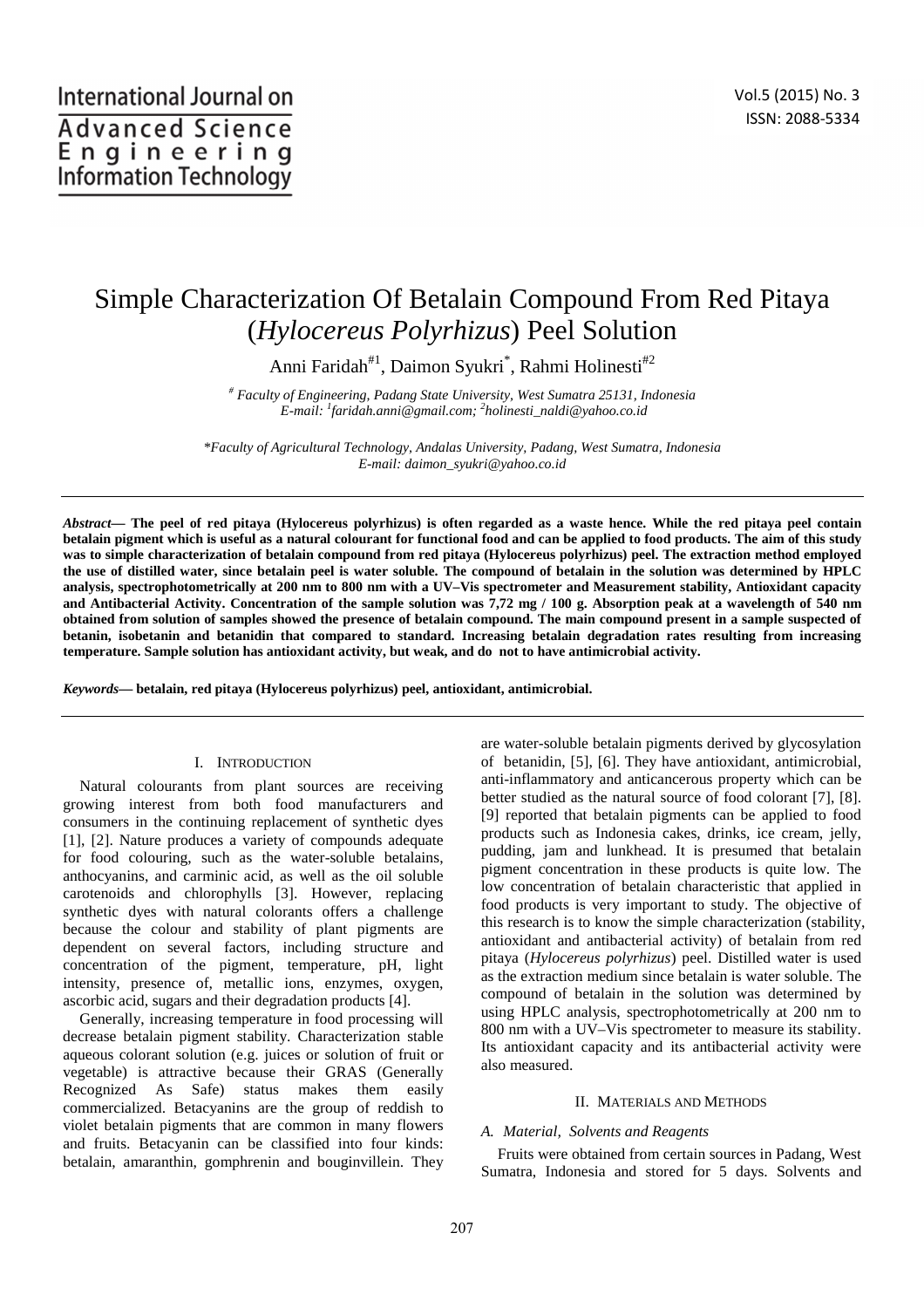reagents used were betalain standard (sigma), distilled water, citrate-phosphate, formic acid, acetonitrile, DPPH (2,2-diphenyl-1-picrylhydrazyl), ethanol, acetic acid, and eritrosin (commercial synthetic red dye), bacteria Staphylococcus and Salmonella typhimurium.

# *B. Sample Preparation*

Red pitaya peel that has been stored for 5 days with the water solvent were extracted using solvent ratio of 4: 1, extraction temperature  $36^{\circ}$ C, and the extraction of 9 hours. The solution was filtered and centrifuged solution and then prepared for analysis.

# *C. Betalain Determination*

The compound of betalain in the solution was identified by spectrophotometrically at 200 nm to 800 nm with a UV– Vis spectrophotometer. Betasianin analysis was performed by taking samples of 1 ml, diluted with citrate-phosphate buffer pH 5 and measured absorbance at λ537 and λ500. Value absorbance was calculated with  $A = 1.095$  ( $\lambda$ 537λ500) [10]. Betalain concentration calculation based on the formula:

$$
\frac{A \times FP \times BM \times 1000}{\epsilon \times 1}
$$

(A: absorbance; FP: dilution factor; BM: 550g/ mol; ε: 60000 L/mol cm, l: cuvette of 1 cm thick)

#### *D. HPLC Analyses*

HPLC analyses were performed on HPLC (UFLC Shimadzu HPLC-System). The analytical column Shimpack 250 $\times$ 4 RP-18 (5 µm) was operated at 30 $\degree$ C. Solvents were  $0.2\%$  (v/v) formic acid in water (A) and acetonitrile (B). At a flow rate of 1 mL/min, simultaneous monitoring was performed at 535 nm

#### *E. Measurement of the Stability*

Measurement of the color intensity of betalain solution was performed on four temperature treatment (30, 50, 70 and  $100^{\circ}$ C). Each solution was measured with a maximum wavelength double beam spectrophotometer Shimadzu UV-1800 with an area measuring wavelengths between 200 - 800 nm

# *F. Determination of Antioxidant Capacities*

The ability to scavenge DPPH free radical was determined based on the method of Brand Williams with minor modification [11]. Briefly, reaction mixtures that containing 20, 40, 60 and 80 µL solutions and 2 mL 6.25  $\times$ 10-5 M DPPH solution were prepared, mixed, and then reacted in the dark for 30 min. A control sample containing the same volume of solvent in place of solution was used to measure the maximum 2,2-diphenyl-1-picrylhydrazyl (DPPH) absorption. The absorbance at 517 nm was recorded to determine the concentration of the remaining DPPH.

## *G. Determination of Antibacterial Activities*

The solution was investigated for its antimicrobial activity. Sterile nutrient agar was inoculated with the test organism under sterile condition and then poured into sterile petri dishes. A sterile cork borer was used to remove five plugs

from each agar plates to produce 8 mm diameter wells. Then each disc is dropped by  $25 \mu L$ ,  $50 \mu L$ ,  $100 \mu L$ ,  $200 \mu L$ ,  $400 \mu L$ µL of solution solution and allowed to diffuse at room temperature for 20 minutes and the plates were incubated overnight at 37 °C. Test sample was tested against each organism in duplicate. The calculated of agar diffusion technique was used as zone of inhibition. The recorded diameter of inhibition zones of growth measured in millimetres will be reported [12].

#### III. RESULT AND DISCUSSION

## *A. Characterization of Betalain with the Spectrophotometer*

The measurement of UV-Vis spectra of the sample solution that obtained from the peak wavelength range of visible light was at 540 nm wavelength showed in figure 1.





Fig 1. UV-Vis spectra of the sample solution at a wavelength of 540 nm

Spectrophotometric data from aqueous solution of red pitaya peel recognized by the absorbancy of the sample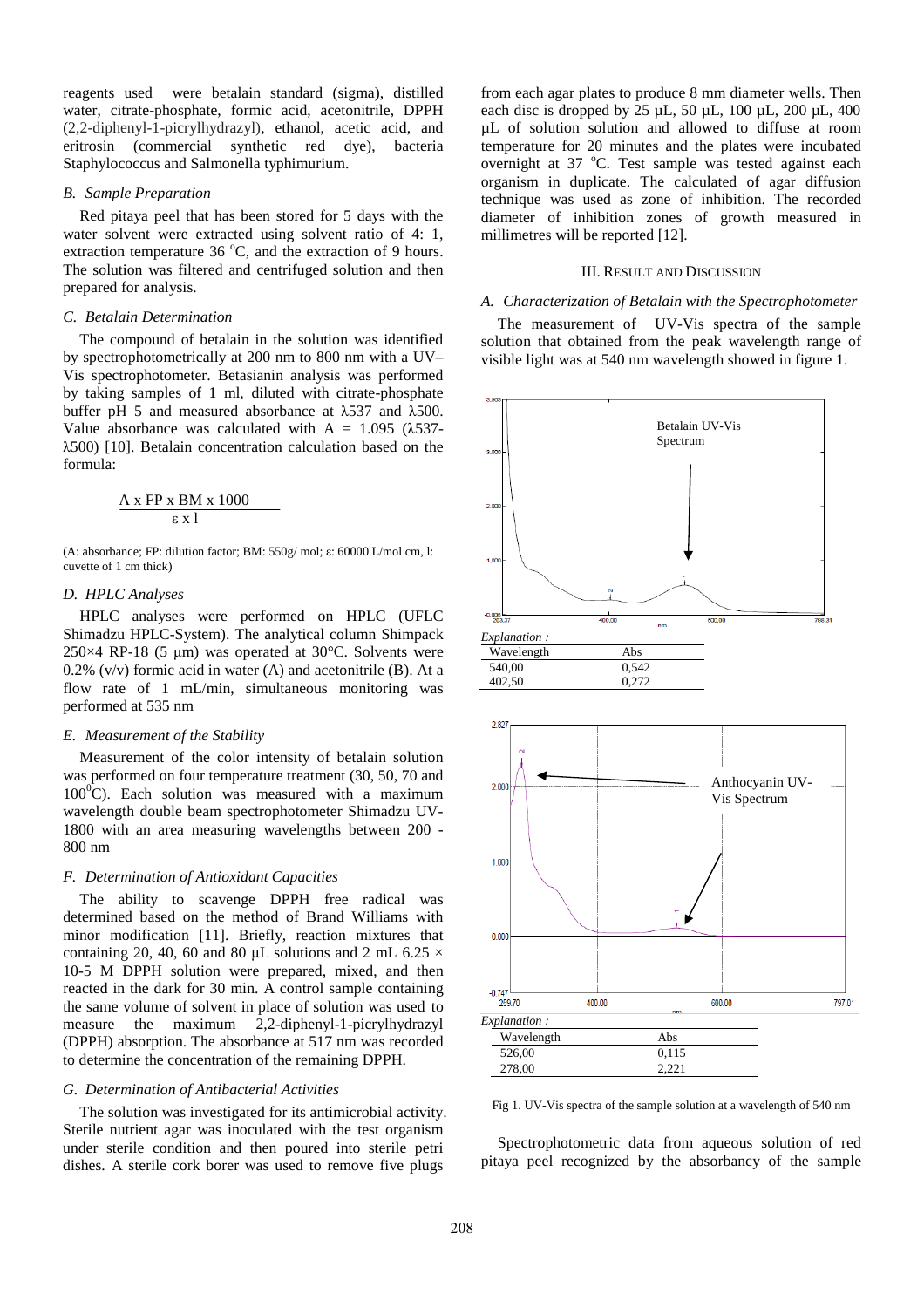solution, of the data it can be calculated betalain content in the solution. It was found that the level of aqueous solution of red pitaya peel of 7,72 mg / 100 g. Concentration obtained was very small due to the small amount of betalain content in the solution.

The presence of a dominant absorption peak at a wavelength of visible spectra obtained from solutions of samples showed the presence of the compound betalain. This confirm the differences between the betalain compound and antosianin compound. The emergence of a dominant peak indicated that there was a class of compound betalain which was not a group of anthocyanin. One peak that appears was given by the uptake of conjugated double bonds contained in betalain structure, whereas anthocyanin which have a more complex structure in which containing the benzoil and the cinnamoyl skeleton that will give two observations main absorption peak in the wavelength range of UV and visible light. Anthocyanin has two characteristic absorption at the wavelength region, UV (260-280 nm) and visible (490-550 nm).

The spectrum observation of sample solution found an absorption as a shoulder at 310-340 nm, showed the possibility of the compound contained in betalain solution has aslilasi aromatic organic acid or glycosylation with sugar molecules. Betalain existing group consist of several compound that bind to molecules of sugars. Based on the observation of the UV-Vis spectrum of possibilities which was detected only compound total betalain. If the composition of betalain compound in a sample solution has no dominant or relative as much it will be difficult to predict the type of a betalain based on observation of the UV.

For comparison the spectral data which was obtained from spectrophotometer measurement with the data from the literature for the determination of compound in a sample solution showed betalain was not good enough. Then to minimize confusion you should use a standard material, but because of many variaties of betalain compound that exist so little is also likely to be able to get a betalain standards in accordance with the existing betalain compounds in the solution of the sample being tested, based on this is required a more in-depth analysis Reviews such as analysis by HPLC system.

#### *B. Characterization of Betalain by HPLC Analysis*

Based on the results of HPLC analysis, it can be seen betalain separation on HPLC chromatogram obtained from a sample solution compared with standard betalain chromatogram (Figure 2). At the peak of the chromatogram allegedly identified several classes of betalain compound. Compared with standard peak of betalain that the first peak appeared at a retention time of 8,459 minutes, the second peak appeared at 10,707 minutes and the third peak appeared at 11,725. Each peaks had the same retention time that derived from standard, this indicated that the second chromatogram were betanin, isobetanin and betanidin [13]. Based on the retention time of betalain emergence peak, only a few of betalain compound having different polarity compared to the previous betalain, this may be due to the difference in sugar or acyl bound on betalain aglycone compounds. Analysis of the temperature treatment.



Fig 2. Betalain separation on HPLC chromatogram obtained from a sample solution compared with standard betalain chromatogram

# *C. Measurement of the Stability of Betalain Solution from Temperature Treatment*

Red pitaya peel water's solution treated by heat at various of temperature such as 30 (as a control), 50, 70 and  $100^{\circ}$ C. Heat treatment carried out for 15 minutes in the oven, a point to see the degradation or damage betalain with the treatment given temperature. Reason takes over the temperature variation to the application as a dye for food and beverage processing, because in general the food and beverage processing using a water system that using the temperature of the boiling point of water is 100°C [14]. Observation on the treatment given to the effect of temperature in the solution which has been diluted with a water solvent, where the water was the basis of a solvent commonly used in food processing.



Fig 3. Betalain Solution Stability Influenced by Temperature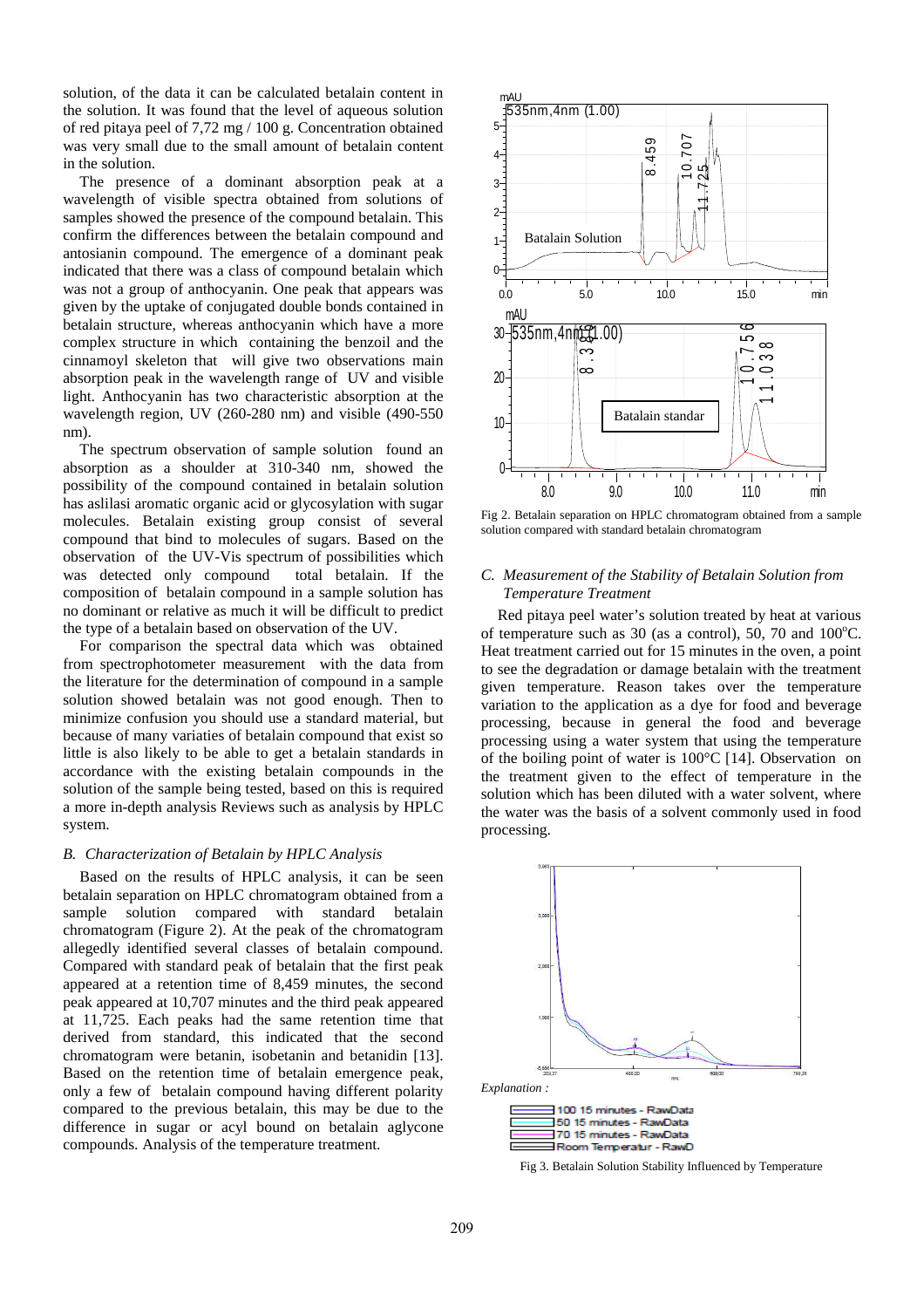| <b>TABLE I</b>                               |
|----------------------------------------------|
| INFLUENCED OF TEMPERATURE TO THE SPECTRUM OF |
| EXISTING BETALAIN COMPOUND                   |

| Treatment | Wavelength |       |
|-----------|------------|-------|
|           | 530        | 400   |
| RT        | 0,542      | 0.272 |
| 50        | 0.335      |       |
| 70        | 0,238      | 0,392 |
| 100       | 0.205      | 0.409 |

The treatment temperature in the sample solution can be seen from the data that was attached to the table that the treatment temperature influenced the spectrum of existing betalain compound. From the data it can be observed that the treatment temperature of the sample solution provides observation impairment absorbance of the sample solution was not given temperature treatment. At wavelength of maximum 530 nm was increased betalain degradation rates resulting from increasing temperature, this was based on the research [15], [16]. [17] reported that betacyanin pigmentation decrease at 40, 50,  $60^{\circ}$ C but increased at 0, 10,  $20^{\circ}$ C. The absorbance at the maximum wavelength of betalain compound in the sample solution decreased by the rise of temperature. This showed the presence of betalaian compound degradation contained in the sample solution. But there were interesting things can be seen from the data of existing spectrum, with decreasing values at a wavelength of maximum absorbance at  $\pm$  530 nm betalain, an increase in the value of the absorbance at a wavelength of 400 nm. This showed along with the degradation of betalain form other compound with maximum wavelength of about  $\pm$  400 nm which was the region of the yellow color spectrum. This can be examined more deeply by HPLC-MS analysis.

#### *D. Antioxidant Activity*

The antioxidant activity of the sample solution quantitatively determined by DPPH (1,1-diphenyl-2 picrylhydrazyl), betalain in reducing or capturing DPPH radical. These capabilities can be seen from the decrease in the intensity of the purple color of the DPPH solution was added to the sample. Reduced intensity of the color of DPPH solution may indicated that the test material reaction with DPPH radical molecules form the compound 1,1-diphenyl-2 pikrilhidrazin yellow. The greater the concentration of the test material, yellow color will be stronger. Reduction of the intensity of the color purple is quantitatively DPPH solution can be calculated from the decrease in the absorbance of the solution. The greater the concentration of the test substance absorbance read smaller, which means that the activity of the test material in capturing greater DPPH radical. The measured absorbance of DPPH absorbance rest that did not react with the test solution.

DPPH free radical scavenging activity of the solution samples can be expressed by parameters EC50 (efective consentration) is the concentration of test compound that led to the capture of the free radicals by 50%. EC50 values determined from the linear regression equation between the concentration of the test material with the free radical scavenging percentage of the average of each concentration.

In particular, the compounds can be said to be a very powerful antioxidant if EC50 values of less than 50 ug / ml,

strong for EC50 worth 50-100 ug / ml and the medium for EC50 worth 151-200 ug / ml (Widyaningsih, 2010). The antioxidant activity of the solution samples, EC50 value was more than 200 ug / ml, this indicates that the sample has a weak antioxidant activity. This might be due to the concentration of active substances in the solution low as solution solvent removal process has not been carried out, because the solutionion was done using water solvent so that the solvent removal process is quite difficult to remove because of the high boiling point of water

# *E. Antimicrobial Activity*

The result showed that the solution has no significantly comparable antimicrobial activity against the well-known microorganisms. This may relate to the same conditions as the test antioxidant activity where the concentrations of the solution was not high enough because there were many existing water solvent, thus making the bioactivity of the active compounds in the solution was not too optimal. it is very interesting to study further the concentration of the sample solution or by solvent removal process by means of freeze drying.

# IV.CONCLUSIONS

Compounds contained in the solution of red pitaya peel was betalain group confirmed their absorption maximum wavelength of 540. The solution of red pitaya peel contains the main compound were betanin, isobetanin and betanidin. Stability of solution in red pitaya peel was increasing betalain degradation rates resulting from increasing temperature. The antioxidant activity of solution in red pitaya peel, EC50 value was more than 200 ug/ml, this indicates that the sample has a weak antioxidant activity. And the antimicrobial test, the result showed that the solution has no significantly.

#### ACKNOWLEDGMENT

We would like to thank to Indonesia Ministry of Education on research funding 2015.

#### **REFERENCES**

- [1] Stintzing FC, and Carle R, "Functional properties of anthocyanins and betalains in plants, food, and in human nutrition**,"** *Trends Food Sci Techn*, vol. 15, pp. 19-38, 2004.
- [2] Francis FJ, "Food colorants: Anthocyanins," *Critical Rev Food Sci Nutr*, vol. 28, pp. 273–314, 1989.
- [3] Henriette MC, and Azeredo, "Betalains: properties, sources, applications, and stability – a review," *International J Food Sci Technol* , vol. 44, pp. 2365–2376, 2009.
- [4] Mazza G, and Miniati E. *Introduction, In: Anthocyanins in Fruits, Vegetables, and Grains*. Chap 1. Boca Raton, FL: CRC Press; 1993. pp. 1–28.
- [5] Strack D, Busch E, and Klein E, "Anthocyanin patterns in European orchids and their taxo nomic and phylogenetic relevance," *Phytochemistry,* vol. 28, pp. 2127–2139, 1989
- [6] Strack D, Vogt T, and Schliemann W, "Recent advances in betalain research," *Phytochemistry*, vol.62, pp. 247-269, 2003.
- [7] Kanner, K., Harel, S., and Granit, R., "Betalains A new class of dietary cationized antioxidants," *Journal of Agricultural and Food Chemistry*, vol. 49, pp. 5178–5185, 2001.
- [8] Khalida Y, "A comparative study on the extraction of betacyanin in the peel and flesh of dragon fruit," degree of Bachelor, Faculty of Chemical and Natural Resources Engineering Universiti Malasyia Pahang, Malasyia, 2010.